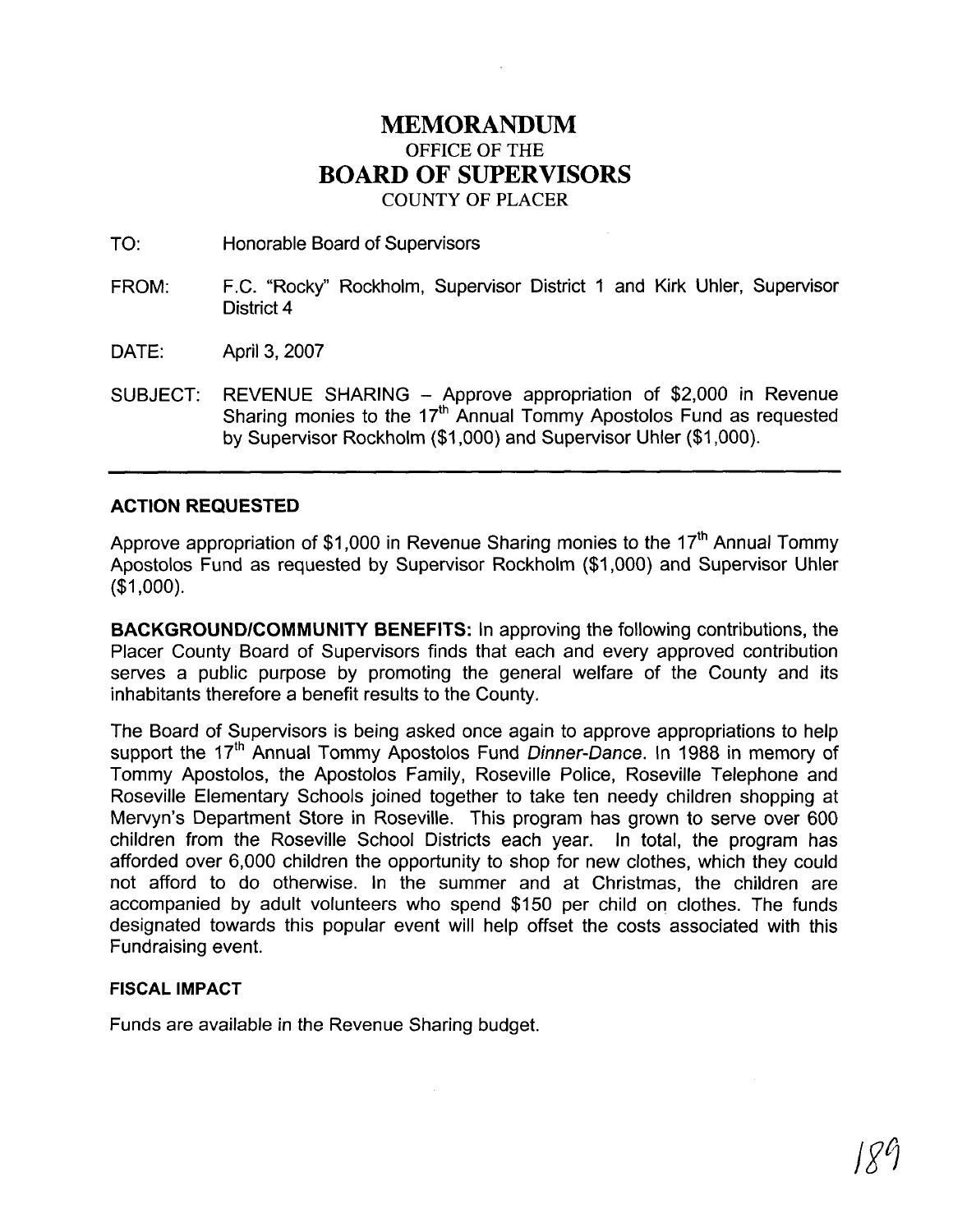## **TOMMY APOSTOLOS FUND**

 $(916) 786 - 1318$ 

www.tommyafund.com

March **4,** 2007

Supervisor Rocky Rockholm

Placer County 175 Fulweiler Ave. Auburn, CA 95603

#### **Dear Friend of the Tommx Apostolos Fund:**

As we proudly celebrate our 17<sup>th</sup> Annual Tommy Apostolos Fund Dinner-Dance, we would be honored if you would once again help support our event.

The annual Apostolos celebration is set for April 14, 2007, at the Roseville Sports Center at beautiful Mahany Park. The evening begins at 6:00 pm with a no-host social hour, followed by a BBQ Steak and Chicken Dinner prepared by Rocklin's famous local celebrity chefs, George Magnuson and his "OPU" Cooking Crew at 7:30 pm, our program at 8:00 pm and music by the Sacramento area's best known dance band—the fabulous Hip Service at 8:30 pm!

This will be one of our best Apostolos Celebrations ever! And, we would like to request a contribution of \$500 that includes10 tickets to the dinner/dance, signage at your table and mention in the evening's program and announcements.

Additional information is enclosed about the event and the Tommy Apostolos Fund. We thank you for consideration, if you have any questions, please Jdhn Apostolos at SureWest Communications at 916-786-4543.

The information listed attached tells you all about the Tommy Apostolos Fund and how each year we take 600 needy children shopping for clothes at our Summer and Winter Shopping Sprees. It's a great cause. Thanks again for your consideration!

Sincerely,

### John Apostolos Norma Santucci **Tommy Apostolos Fund Tommy Apostolos Fund**

**CHECKS CAN BE MADE PAYABLE TO: Tommy Apostolos Fund** 

**P.O. Box 969, Roseville, CA 95678 Tax ID** # **20-0529965**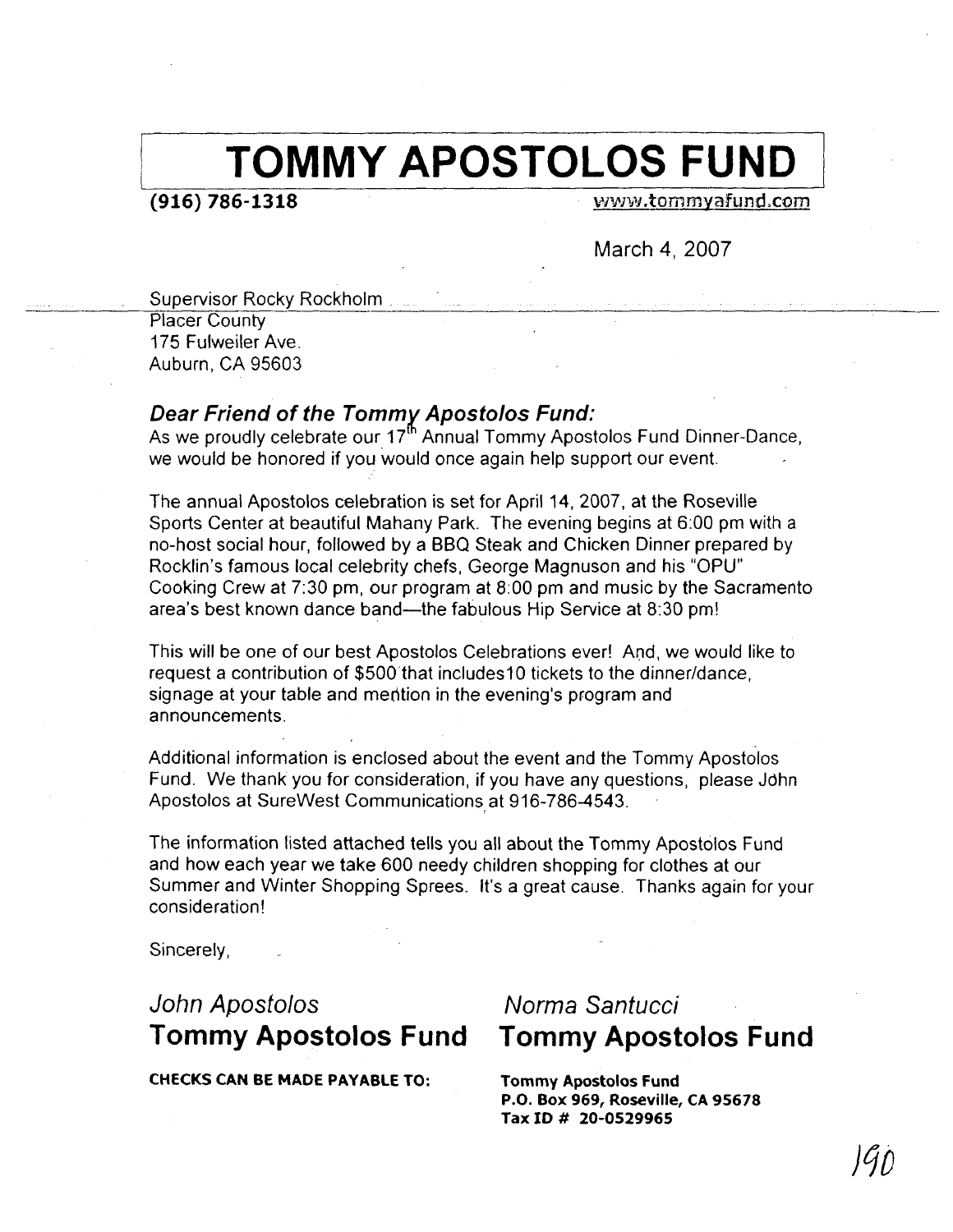# **TOMMY APOSTOLOS FUND**

#### $(916) 786 - 4543$

#### www.tommyafund.com

#### \*How it started in 1988

In memory of Tommy Apostolos, the Apostolos Family, Roseville Police, Roseville Telephone and Roseville Elementary Schools joined together to take - ..<br>- 10-needy kids-shopping at-Mervyn's Department Store-in Roseville.

#### \*How many kids?

As stated, we began with 10 kids in 1988, 15 the next, then 20 - 35 - 55 - 113 in 1993,195 in 1994,300 in 1995,400 KlDS in 1996,450 KlDS in 1997,550 KlDS in 1998,600 KlDS in 1999 and 2000, nearly 600 kids in 2001 and over 600 kids in 2002, 2003, 2004 2005and 2006. In total, we have taken over 6,000 children shopping, spending nearly \$1 million!

#### 'Where do the kids come from?

Roseville School Districts where teachers identify needy children for the Tommy Apostolos Fund.

#### \*How does it work?

We raise the money through:

- Benefit Dinner/Dance in the Spring, with nearly 600 attendees each year
- SureWest Foundation contributions
- Support from Mervyn's, Roseville each summer and at Christmas
- City of Roseville Grants Commission

#### \*Shoppinq at Merwn's

In the Summer and at Christmas, prior to Mervyn's opening, kids are accompanied by adult volunteers and spend \$150 per child on clothes. Last year we spent over \$75,000 on clothing for children, including generous discounts and contributions from Mervyn's.

#### **Tommy Apostolos Fund P.O. Box 969, Roseville, CA 95678**

#### TOMMY APOSTOLOS FUND STEERING COMMITTEE

Nick/Shari Alexander Pam Allen Te Iwi Boyd Sylvia Besana Denise Fiddyment Norm Fratis Gina Garbolino Carol Garcia Cathy Macaulay<br>Bianca Ruiz Bianca Ruiz Norma Santucci

Linda Brown Mary **8** Romie Circle Sheri Apostolos Dyckhoff Gayle/Bud Herring<br>Rich Pierucci Cheryl Timoschuk

John Apostolos Tami Brodnik Bruce/Pam Dear Marilyn Festersen Claudia Heinlein Jim Gray Jeanette/John Joseph Aldo Pineschi Mona Apostolos Schott Donna/Jim White